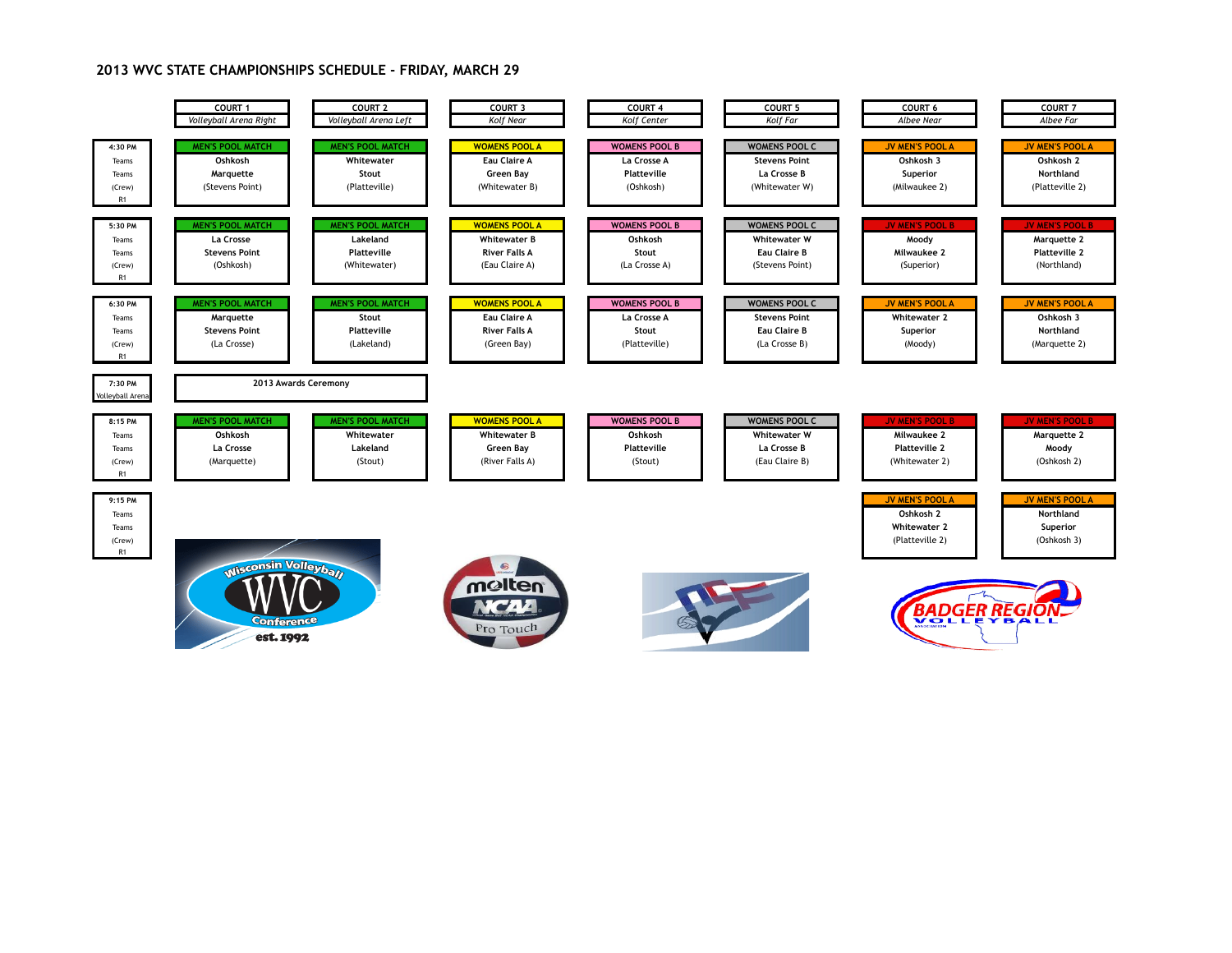## **2013 WVC STATE CHAMPIONSHIPS SCHEDULE - SATURDAY, MARCH 30**

Lines

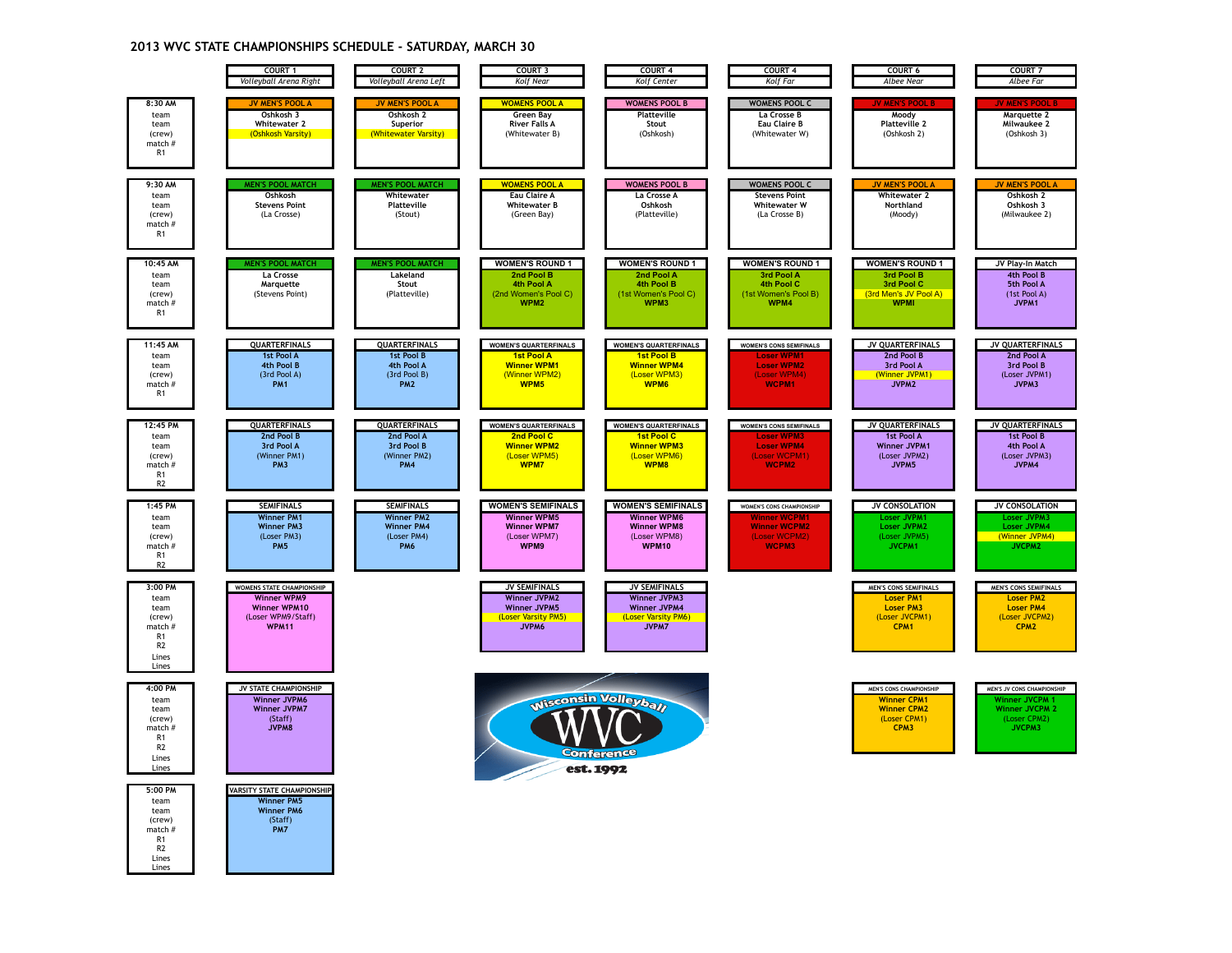

## **WISCONSIN VOLLEYBALL CONFERENCE STATE CHAMPIONSHIPS 2013 WOMEN'S PLAYOFF SCHEDULE**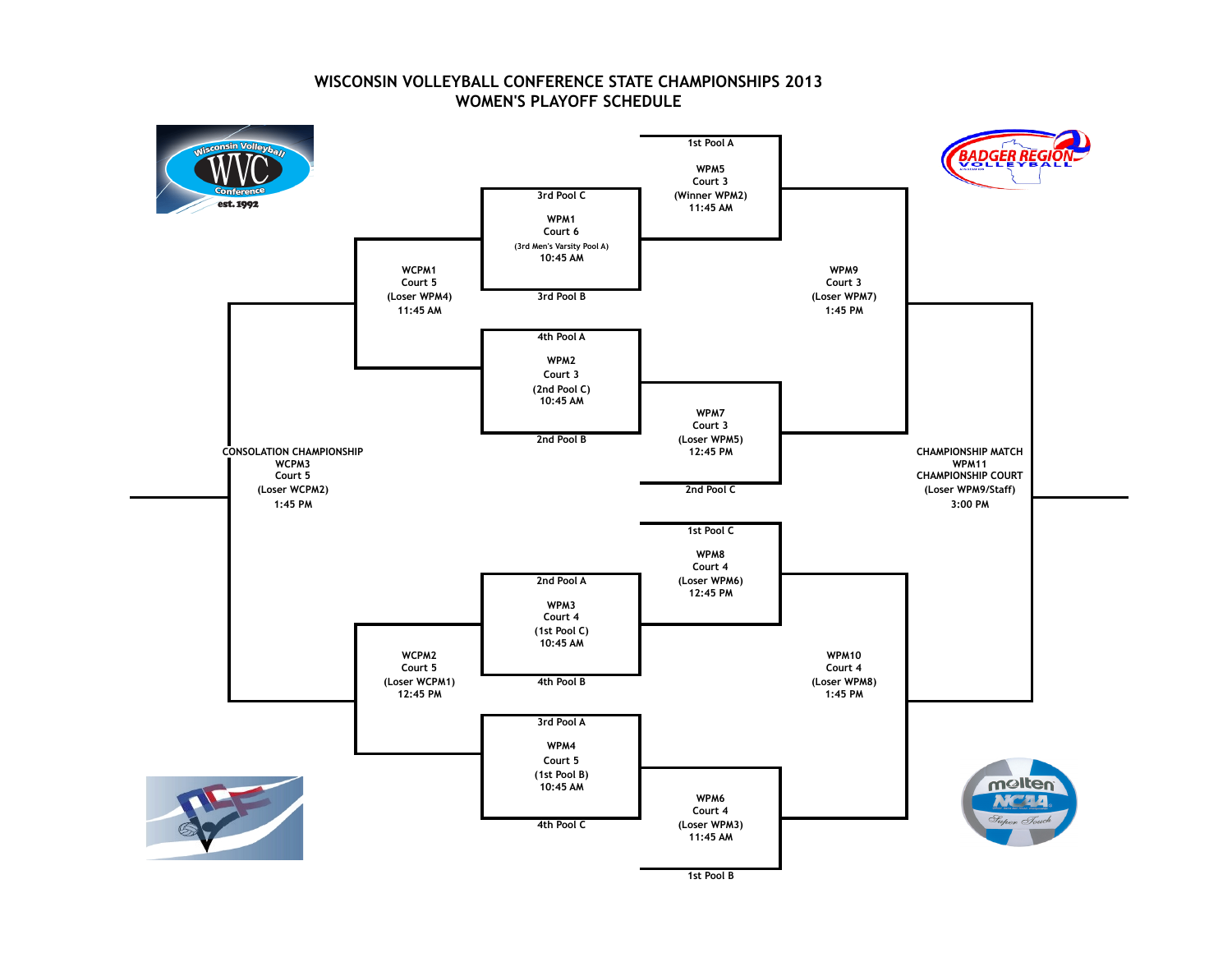

**WISCONSIN VOLLEYBALL CONFERENCE STATE CHAMPIONSHIPS 2013**